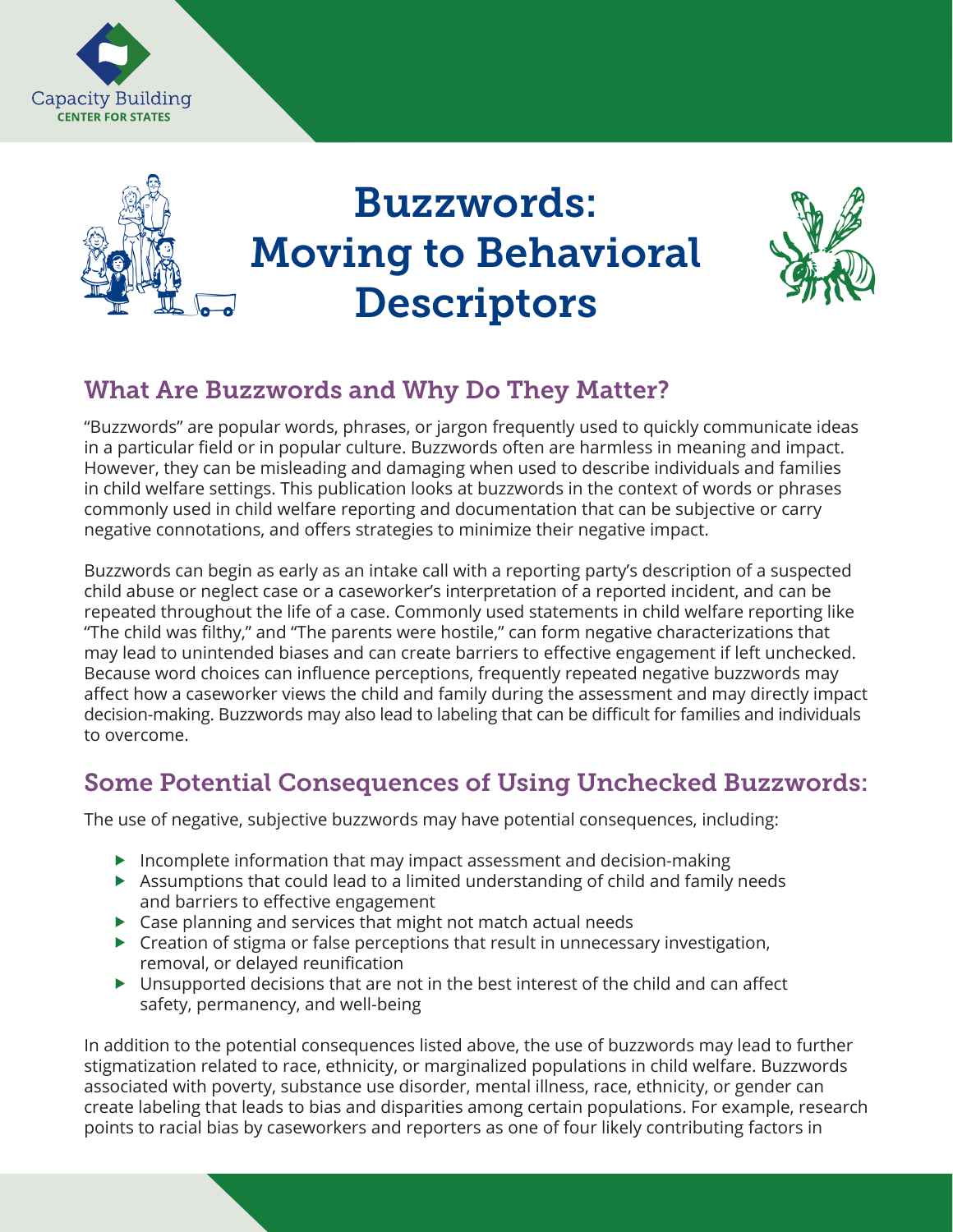disproportionality (Child Welfare Information Gateway, 2016). Understanding the potential bias effect of buzzwords used to describe groups or individuals can help child welfare agencies further understand potential factors related to disproportionality. Similarly, understanding the potential impact of buzzwords on engagement, as well as assessment and decision-making, can help child welfare agencies achieve improved outcomes around child welfare safety, permanency, and wellbeing.

#### A Success Story:

As a part of the 2010 California Disproportionality Project Breakthrough Series, the Alameda County Department of Children and Family Services implemented and tested a project to eliminate unintended biases connected to disproportionality of child welfare investigations involving children of color. The project, Hot Words (Asking Questions and Using Language that Does Not Result in Bias), found that the effect of "hot words" was profound as they moved from intake to the investigation narrative, court reports, and beyond. By raising awareness of "hot words," intake workers were more successful in obtaining context that led to a clearer understanding of allegations and a reduction in referrals assigned to be investigated (Alameda County Social Services Agency, 2010).

#### Strategies to Interrupt the Use of Buzzwords in Case Documentation:

Translating negative, subjective buzzwords into more descriptive language—objective language that describes the circumstances based on seen or heard facts and observations (see below for examples)—can have an immediate impact on assessment and decision-making and lead to better outcomes. It can also result in obtaining additional information about a family's circumstances that can help support assessment, decision-making, and individualized service delivery. The following strategies are designed to help child welfare workers and agencies increase awareness about the use and impact of buzzwords and take personal responsibility for initiating changes that can eliminate their negative impact.

- **Learn to recognize buzzwords.** Review the list below to help identify some of the most common buzzwords found in child welfare documentation. Consider creating a chart of commonly used buzzwords in your county or region to share with program managers and staff.
- **Know where buzzwords are commonly found:**
	- **•** Intake/screening reports taken from child protective services (CPS) hotlines
	- **•** Investigation reports and related documentation if intake reports are substantiated
	- Court reports related to child welfare investigations or juvenile delinquency cases
	- ¡ Case management documentation, such as mental and behavioral health assessments, progress reports, permanency plans, reports on wraparound services, and more
- **Be self-aware and take personal responsibility.** Be aware of the potential effect of repeating buzzwords in writing and verbally. When you see or hear a buzzword, ask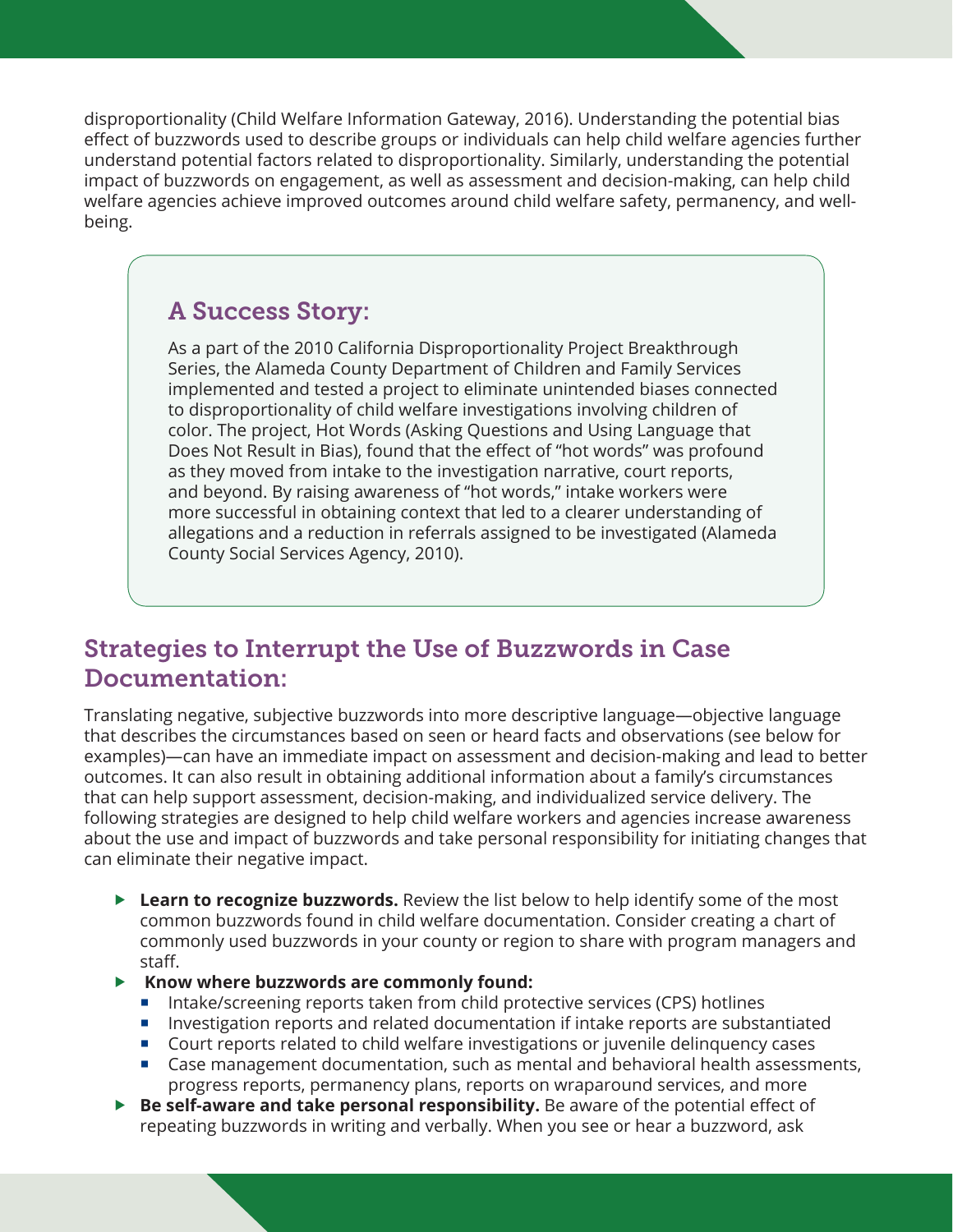whether it could create unintended bias. Ask what the worker or reporting party means by the statement, or what evidence they have in order to provide context and clarification:

- Examples: "When you say he was unkempt, what does that look like?" and "Can you give me an example of when he acted hostile?"
- Engage families and children with open, respectful communication during assessment. Use age-appropriate language to communicate and understand responses. Ask clarifying questions to better understand labels and buzzwords used by the family or individual, and avoid repeating those labels in verbal and written documentation.
- ¡ **Recognize and translate buzzwords into more objective, behavior-based descrip tions.** Objective, behavior-based language includes facts based on what is seen, heard, and observed. See Exhibit 1 for examples.

 *Exhibit 1*

- Example 1:
	- Subjective statement: "Mr. Smith was hostile and resisted removing Bobby from the home."
	- Intervening question: "What did Mr. Smith do to create that impression?"
	- Objective description: "Mr. Smith responded with a loud, frustrated tone when the case manager raised the possibility of removing Bobby from the home to stay with his aunt."
	- Document: When mentioning the possibility of removing Bobby from the home to stay with his aunt, Mr. Smith responded with a loud, frustrated tone.
- Example 2:
	- Subjective statement: "The counselor said Bobby always comes to school filthy."
	- Intervening questions: "What does he look like?" and "How often did that happen?"
	- Objective description: "The counselor said Bobby came to school wearing the same clothing several days in a row and wore an oversized, torn, and dirty jacket."
	- Document: The school counselor reported Bobby wore the same clothing with an oversized, torn, dirty jacket several days in a row.

#### ■ Example 3:

- Subjective statement: "A neighbor says Ms. Smith is crazy and unstable."
- Intervening question: "Did the neighbor give examples of what makes Ms. Smith appear crazy?"
- Objective description: "The neighbor says Ms. Smith rarely smiles, and he has seen her break down crying and come outside wearing pajamas to yell at her children."
- Document: The neighbor observed Ms. Smith crying and yelling at her children outside.
- **Write descriptive case notes and assessments.** Record facts, specific behaviors, and concrete observations in case notes and assessments. Use nouns and verbs to describe behavior, and avoid subjective language by limiting the use of value-based adjectives (e.g., "hostile" or "uncooperative") (National Resource Center for In-Home Services, 2015). See Exhibit 1 for examples of ways to translate negative buzzwords into more descriptive, factual observation.
- **Train and engage partners.** Hold meetings or trainings with staff, community partners, Tribal partners, and other relevant parties to discuss the use and effect of buzzwords and the importance of interventions.
- **Review buzzwords in past case files and use them as teaching tools.** Train staff on how language can affect assessments and decisions, understanding of individualized needs, and access to appropriate services. Training should also emphasize the long-term impact of labeling.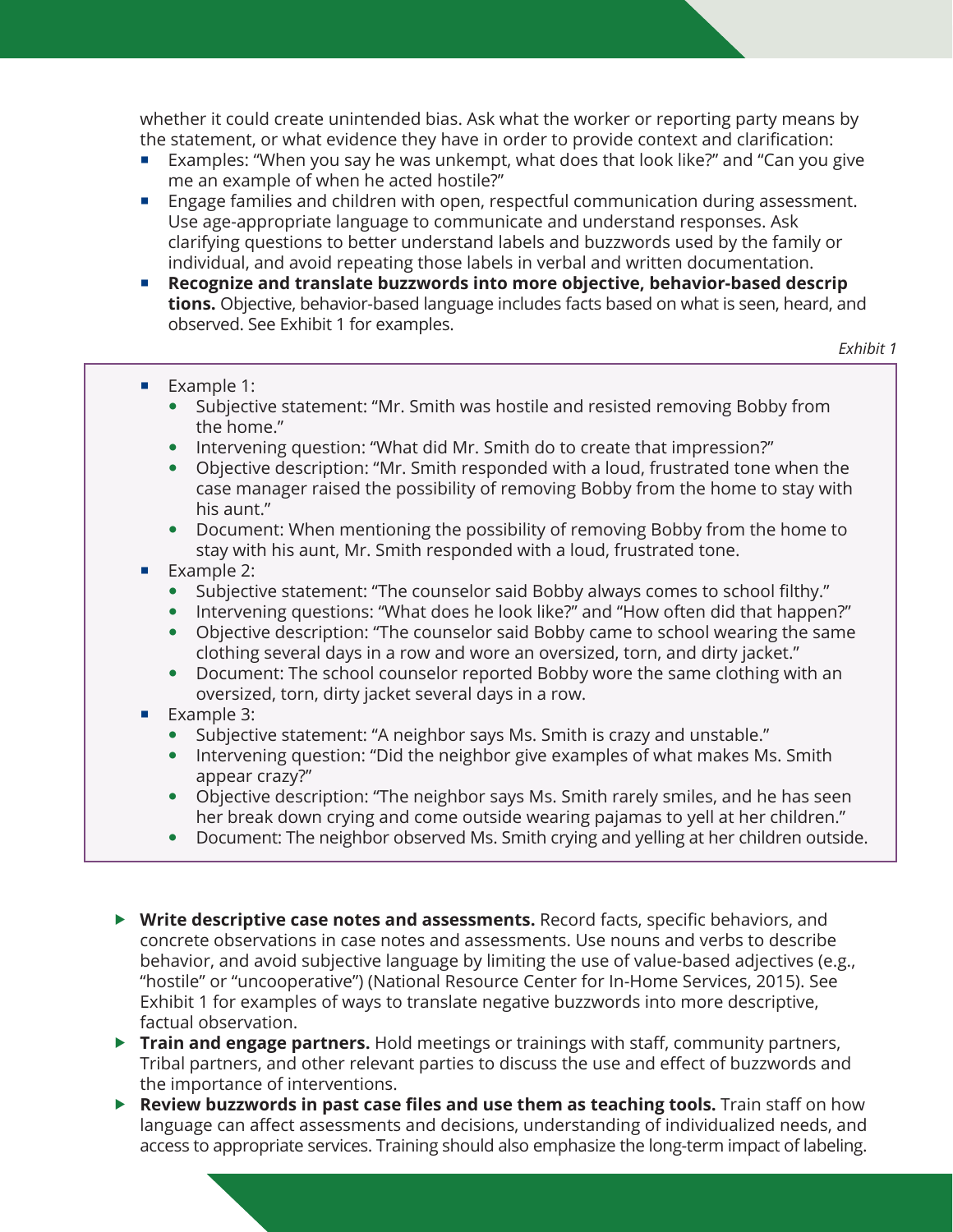## Commonly Used Buzzwords in Child Welfare

Exhibit 2 presents a list of buzzwords and phrases commonly found in initial hotline intake/screening and case documentation that are sometimes used in a subjective manner. *Exhibit 2*

| Filthy/dirty                    | <b>Prostitution history</b>    |
|---------------------------------|--------------------------------|
| <b>Frequent flier (runaway)</b> | <b>Resistant</b>               |
| <b>Hot-headed</b>               | <b>Scared</b>                  |
| <b>Hostile</b>                  | <b>Sexually exploited</b>      |
| <b>Hysterical</b>               | <b>Substance abuse history</b> |
| Incorrigible                    | <b>Terrified</b>               |
| <b>Isolated</b>                 | <b>Threatening</b>             |
| Limited                         | <b>Traffic in home</b>         |
| Loud                            | <b>Trouble maker</b>           |
| <b>Marginal (financial)</b>     | <b>Unattended</b>              |
| <b>Mental health history</b>    | <b>Uncooperative</b>           |
| <b>Nasty</b>                    | <b>Uneducated</b>              |
| <b>Neglect</b>                  | <b>Unfit parent</b>            |
| No resources                    | <b>Unkempt</b>                 |
| Noncompliant                    | <b>Unstable</b>                |
| Nonresponsive                   | <b>Unsupervised</b>            |
| Not engaged                     | <b>Violent</b>                 |
| <b>Out of control</b>           | <b>Volatile</b>                |
| People in and out of home       | <b>Weird</b>                   |
| <b>Promiscuous</b>              | <b>Whooping and whipping</b>   |
|                                 |                                |

*\* The buzzwords in Exhibit 2 have been adapted from the Alameda County "Hot Words (Asking Questions and Using Language that Does Not Result in Bias)" project in conjunction with feedback from various stakeholder groups.*

*\* Please note that some of the words listed above could be used to objectively describe an incident or situation. It is important to avoid using these, and similar terms, in a subjective manner without providing further context.*

# Key Reminders

- Increase awareness: Buzzwords begin as early as intake/screening; therefore, it's important to "unpack" buzzwords from the initial hotline call.
- Avoid subjective interpretations of buzzwords. How you define certain buzzwords is often different than what is meant and how others define the same buzzwords.
- $\blacktriangleright$  Take personal responsibility: Remember, we all have used buzzwords as quick descriptors. You can stop the continuation of negative, subjective buzzwords in written documentation and verbal communications when you see or hear them by asking follow-up questions to describe related behaviors, actions, or observations.
- $\triangleright$  Provide objective descriptions: Take the sting out of buzzwords by making sure your case notes, court reports, case consultants, and all communications are free from subjective buzzwords.